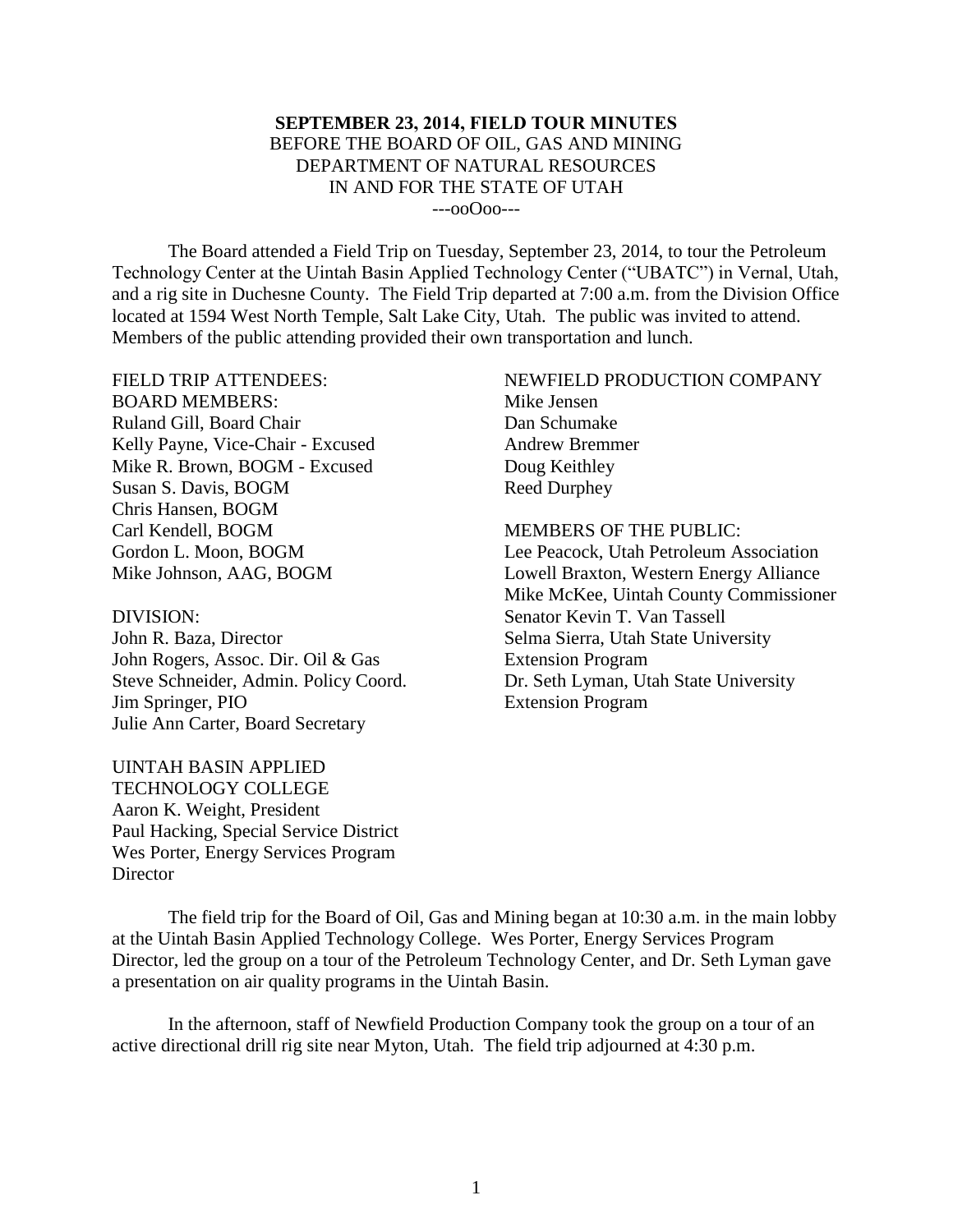### **SEPTEMBER 24, 2014, MEETING MINUTES** BEFORE THE BOARD OF OIL, GAS AND MINING DEPARTMENT OF NATURAL RESOURCES IN AND FOR THE STATE OF UTAH ---ooOoo---

A public meeting was held on Wednesday, September 24, 2014, in the Council Chambers of the Vernal City Offices, 374 East Main Street, Vernal, Utah.

BOARD HEARING ATTENDEES: BOARD MEMBERS: Ruland Gill, Board Chair Kelly Payne, Vice-Chair - Excused Mike R. Brown, BOGM - Excused Susan S. Davis, BOGM Chris Hansen, BOGM Carl Kendell, BOGM Gordon L. Moon, BOGM Mike Johnson, AAG, BOGM

MEMBERS OF THE PUBLIC: Lowell Braxton, Western Energy Alliance Jerry Kenczka, Bureau of Land Management, Vernal Field Office Mike Lee, Bureau of Land Management, Vernal Field Office Robin Hansen, Bureau of Land Management, Vernal Field Office Justin Snyder, Bureau of Land Management, Vernal Field Office

DIVISION: John R. Baza, Director John Rogers, Assoc. Dir. Oil & Gas Steve Schneider, Admin. Policy Coord. Jim Springer, PIO Julie Ann Carter, Board Secretary John Robinson Jr. Michelle Mallonee, CSR

The Division of Oil, Gas and Mining conducted a Briefing Session at 8:30 a.m.:

1. Proposed Board Hearing Schedule for Year 2015 (Board approves at October hearing.)

John R. Baza, Division Director, lead the Board in a discussion of the proposed hearing schedule for 2015. The Board has the opportunity to review the proposed schedule this month, and will be asked to approve the schedule at the October 22, 2014 hearing.

2. Other

No items discussed.

- 3. Next Month's Agenda and Division Calendar
	- The next Collaborative meeting will be held on the 9th of October in Vernal, Utah.
	- The Interstate Oil & Gas Compact Commission meeting is in Columbus, Ohio on October 19 -21.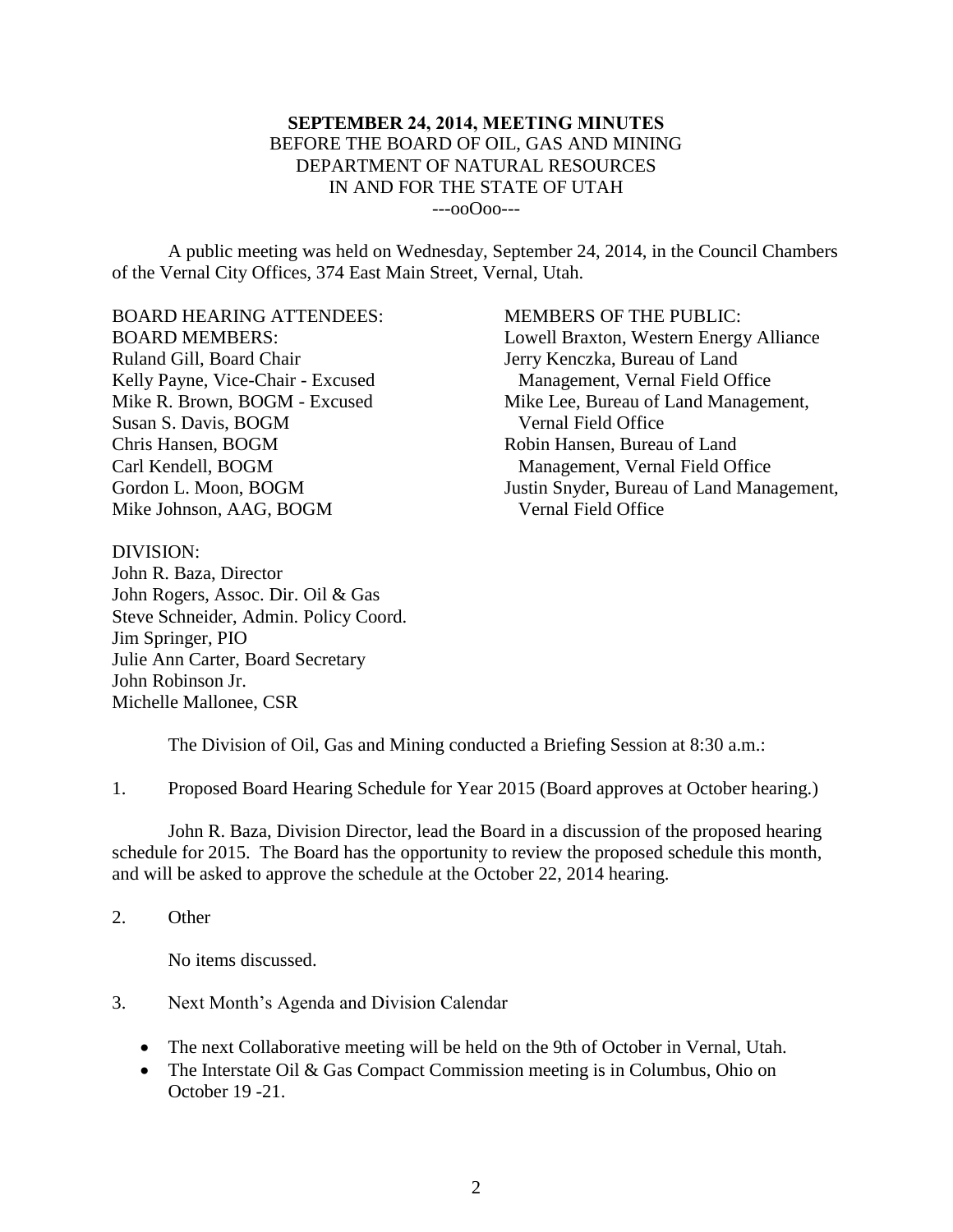- The next Board meeting is scheduled for October  $22<sup>nd</sup>$ , 2014.
- The Board's annual holiday party is on December 9 at the Lion House in Salt Lake City.
- There will be a horizontal drilling workshop at DNR on December 9 in Salt Lake City
- The last hearing of the year is on December 10, 2014.

## 4. Opportunity for Public Comment

Jerry Kenczka, Bureau of Land Management, updated the Board on BLM matters affecting the mineral extraction industry in Utah. There will be a delegation from China coming to the Basin on the 6th of October to tour mineral extraction sites. There are several transportation issues associated with production coming out of the Basin. Preliminary study is underway concerning building a railroad to transport crude oil, a 20" crude oil pipeline from Myton to Wellington, and a smaller 8" refined product line into the basin for delivery of diesel. The Seep Ridge Road is paved to the Uintah County line, and there is some discussion concerning the continuation into Grand County.

John R. Baza, Division Director, gave an update on the upcoming Uinta Basin Information Collaborative project. The State of Utah Agencies are working to coordinate with Google to build a centralized repository of information related to the energy development in the basin.

Seeing no further comments the briefing session adjourned at 9:00 a.m.

## THE BOARD HEARD THE FOLLOWING MATTERS AT 9:00 AM:

*Please note: The transcript will be available for review at the Division offices approximately fifteen business days after the hearing date. Copies of the transcript may be purchased by calling Atkinson-Baker at (800) 288-3376 and requesting Job No. A70ACC6, and the docket number.*

1. [Docket No. 2014-030](http://ogm.utah.gov/amr/boardtemp/redesign/2014/09_Sep/Dockets/2014-030_264-04_Genesis.html) Cause No. 264-04 – In the Matter of the Petition by the Division of Oil, Gas and Mining for an Order: (1) Forfeiting to the Division all funds evidenced by certificates of deposit (#003525857) and (#003525790) in the amounts of \$30,000 and \$70,754, held by Bank of the West, Sandy, Utah for the Division as surety for the plugging and abandonment of the State 2-23 and State 2-43x wells, located in Section 2, T16S, R12E, Emery County, Utah, formerly operated by GENESIS PETROLEUM US INC.; (2) Ordering the Bank of the West to deliver the amounts deposited and held in said accounts for the Division and authorizing the Utah Attorney General to take any and all actions necessary to obtain the delivery of these funds; (3) Authorizing the Division to use the funds to complete plugging and reclamation of the State 2-23 and State 2-43x wells and the lands affected by the wells; (4) Authorizing the Division to take other action necessary to recover from GENESIS PETROLEUM US INC. any and all costs associated with the plugging and reclamation of the State 2-23 and State 2-43x wells; and Authorizing any other action the Board deems reasonable and appropriate.

*(Continued from the August 27, 2014, Board Hearing.)*

This matter is continued to the October 22, 2014, Board Hearing.